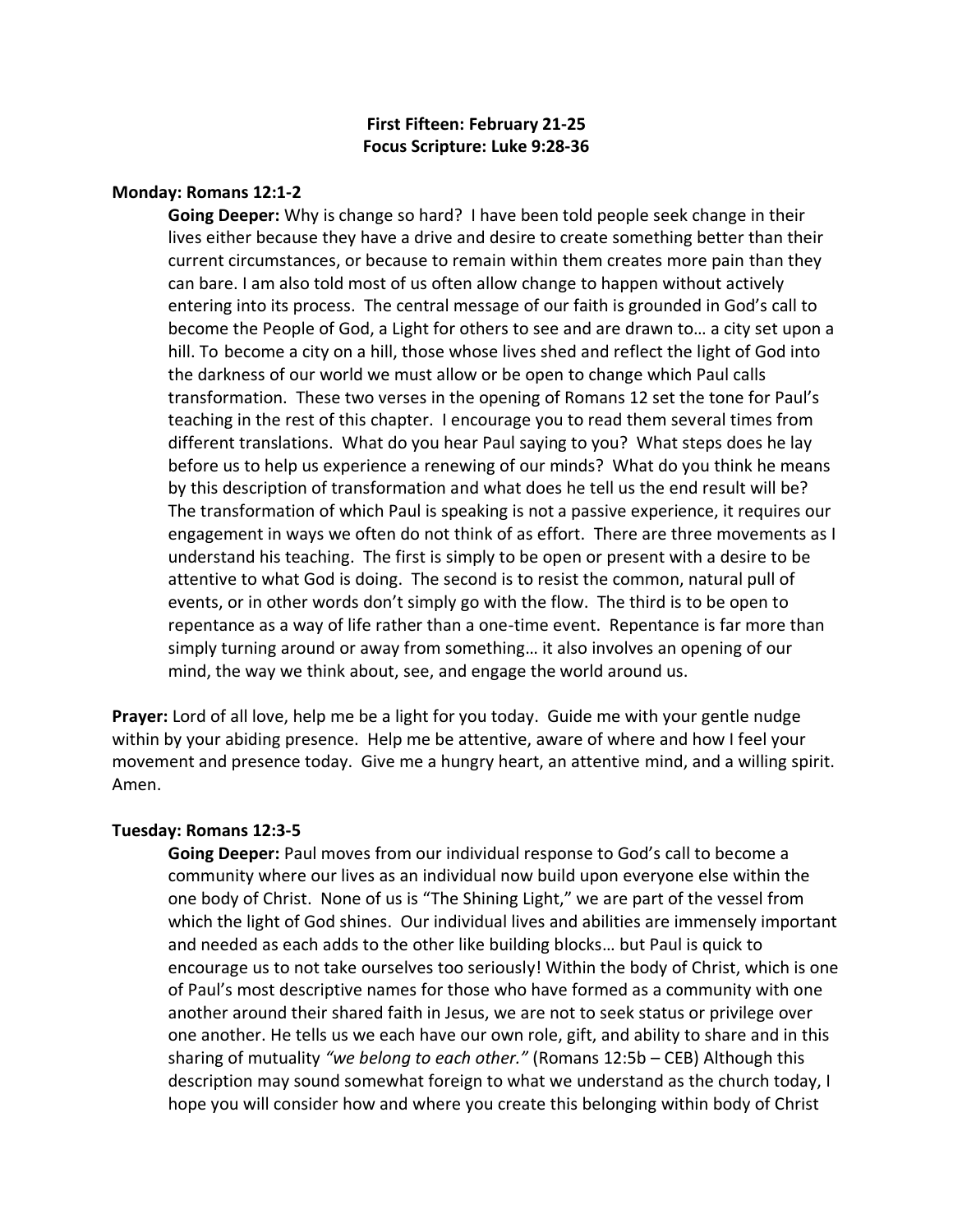for one another here at Centenary. (If you want to dig a little deeper consider verses 6-8 as Paul lays out a few ways we as the body of Christ support and serve one another.)

**Prayer:** My God who seeks to create belonging for all, help me accept I am part of your work. Help me see where I create belonging for others and how I then receive it from them? Show me where does this happen most often for me and what can I do to help my community share it more deeply. Amen.

### **Wednesday: Romans 12:9-12**

**Going Deeper:** Most translations begin Romans 12:9 with love must be sincere, or love must be genuine or authentic… Again, I really like the way the Message renders Paul's instruction: *"Love from the center of who you are."* The word Paul used in Romans 12:9 for love was "agape." It is often described as unconditional love, or love without strings that expects something in return. We describe and understand God's love for us as being unconditional. The love we know and experience from God flows from God's character. God's nature is simply best described as love! This is also what Paul seems to be asking of those who are Christ followers, to be known as those whose character and interactions with others is expressed as loving, kind, and merciful. In other words, we *"Love from the center of who we are!"* What would that look like for you? How is loving kindness most evident in your actions and/or responses? Another aspect of genuine or sincere love is made evident when we are aware of those places and experiences when we were not at our best. Romans 12:12 give us guidance for these moments… never lose sight of hope, then by digging in stay grounded by reaching deep for your foundation when you are faced with challenges and finally by holding onto God's embrace and love for you through prayer.

**Prayer:** My loving God, flow through me today out into the lives of those I meet. Help me be attentive to the places I come up short, where I am not acting from a loving center. In those moments may your love guide me to stay focused on you, the hope you always create, as I dig deep into the roots of my faith to tap into your love and in this discover your embrace. Amen.

#### **Thursday: Romans 12:13-17**

**Going Deeper:** In these verses Paul lays down the basics of community. They describe the realities of community, acknowledging that we do not always agree or even get along. In these moments Paul calls us to rise above these situations to create space where disagreement is allowed because we know at the center of our lives, we see one another as equals before God and within the community we know as the body of Christ. These words of instruction also call us to practice our love for others with tangible acts of compassion and care. These acts are evident as we extend not merely kind words of support but also actively engage in the physical, emotional, and spiritual care of others when it is required of us and as we feel the push of the Spirit to do so. We do not need to respond to every need, but I suspect you have felt the nudge to engage, it starts as an awareness and grows into a desire to respond. I suspect the same thing is true when we